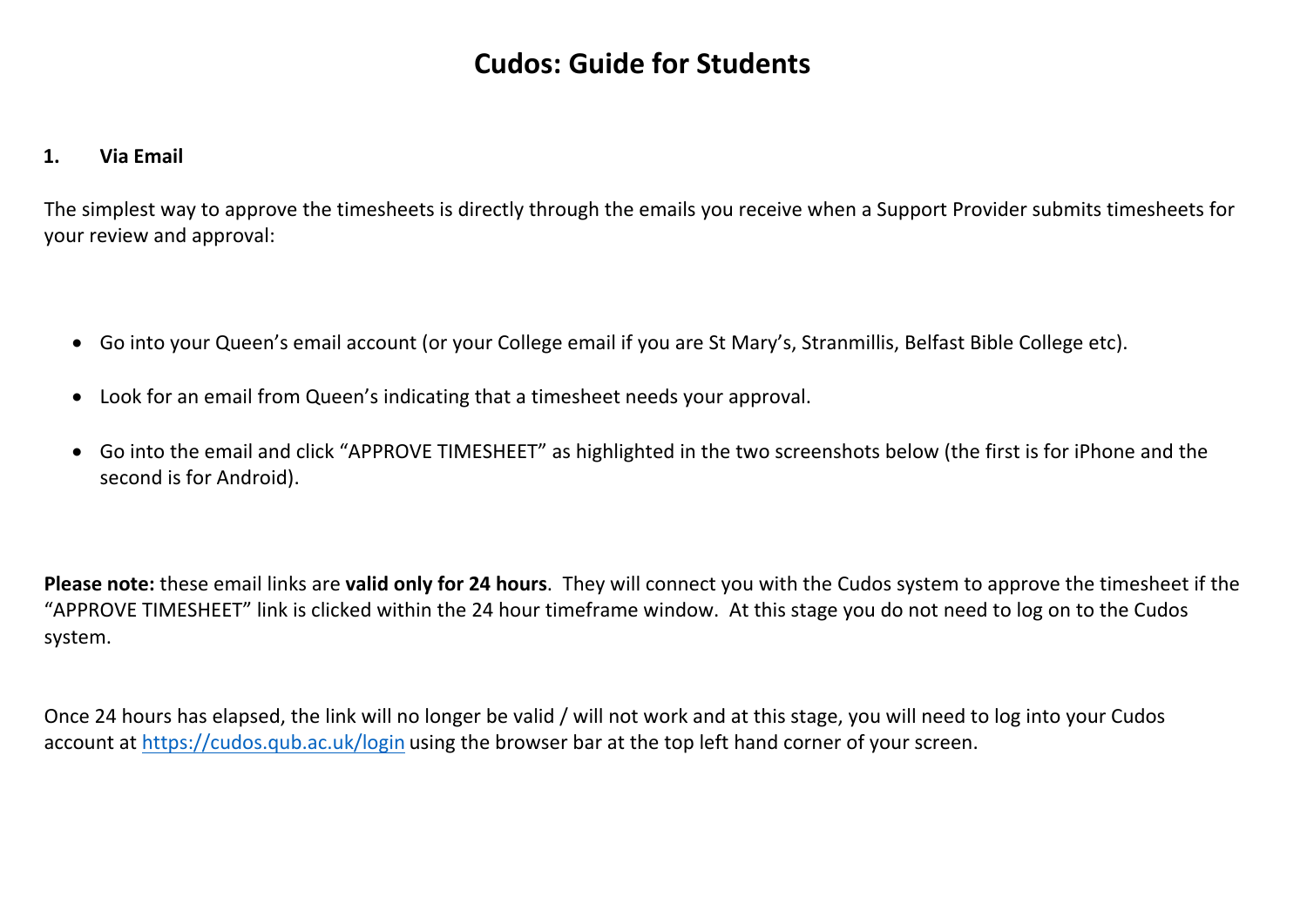

## $\frac{1}{2}$   $\frac{1}{2}$   $\frac{1}{2}$   $\frac{1}{2}$   $\frac{1}{2}$   $\frac{1}{2}$   $\frac{1}{2}$   $\frac{1}{2}$   $\frac{1}{2}$   $\frac{1}{2}$   $\frac{1}{2}$   $\frac{1}{2}$   $\frac{1}{2}$   $\frac{1}{2}$   $\frac{1}{2}$   $\frac{1}{2}$   $\frac{1}{2}$   $\frac{1}{2}$   $\frac{1}{2}$   $\frac{1}{2}$   $\frac{1}{2}$   $\frac{1}{2}$

m

 $\vdots$ 

A timesheet needs your approval



**Non-Medical Help System** 

Dear Gordon.

Your Support Provider Nick Faldo has submitted a timesheet for your approval:

| QUEEN'S<br><b>UNIVERSITY</b><br><b>BELFAST</b><br><b>NMH TIMESHEET</b><br>Tel: 90 973610 / 90 975275 |                        |              | <b>Timesheet</b><br>Ref<br><b>Student</b><br><b>Institution</b><br><b>Funding</b> |                 | 624-239-487<br><b>Gordon Mills</b><br><b>Student DOB 20/10/1999</b><br>Queen's University<br><b>Belfast</b><br>EABR |  |
|------------------------------------------------------------------------------------------------------|------------------------|--------------|-----------------------------------------------------------------------------------|-----------------|---------------------------------------------------------------------------------------------------------------------|--|
| Fax: TBC<br>Email: nmhregister@gub.ac.uk                                                             |                        | body         | <b>CRN/Ref</b><br><b>Number</b><br><b>Support</b><br><b>Provider</b>              | Nick Faldo      |                                                                                                                     |  |
| <b>Date</b>                                                                                          | <b>Support</b><br>role | <b>Start</b> | Finish                                                                            | <b>Duration</b> | <b>Status</b>                                                                                                       |  |
| 13/11/2018                                                                                           | <b>Note</b><br>Taker   |              | 11:00AM 12:00PM 60 mins                                                           |                 | Completed                                                                                                           |  |
| 12/11/2018                                                                                           | <b>Note</b><br>Taker   |              | 11:00AM 12:00PM 60 mins                                                           |                 | Completed                                                                                                           |  |

Please review the above timesheet.

For your convenience, you can click the secure link below to approve this timesheet without logging in.



 $\mathbf{A}$ 

The above link will expire in approximately 24 hours.



For your convenience, you can click the secure link below to approve this timesheet without logging in.

**APPROVE TIMESHEET**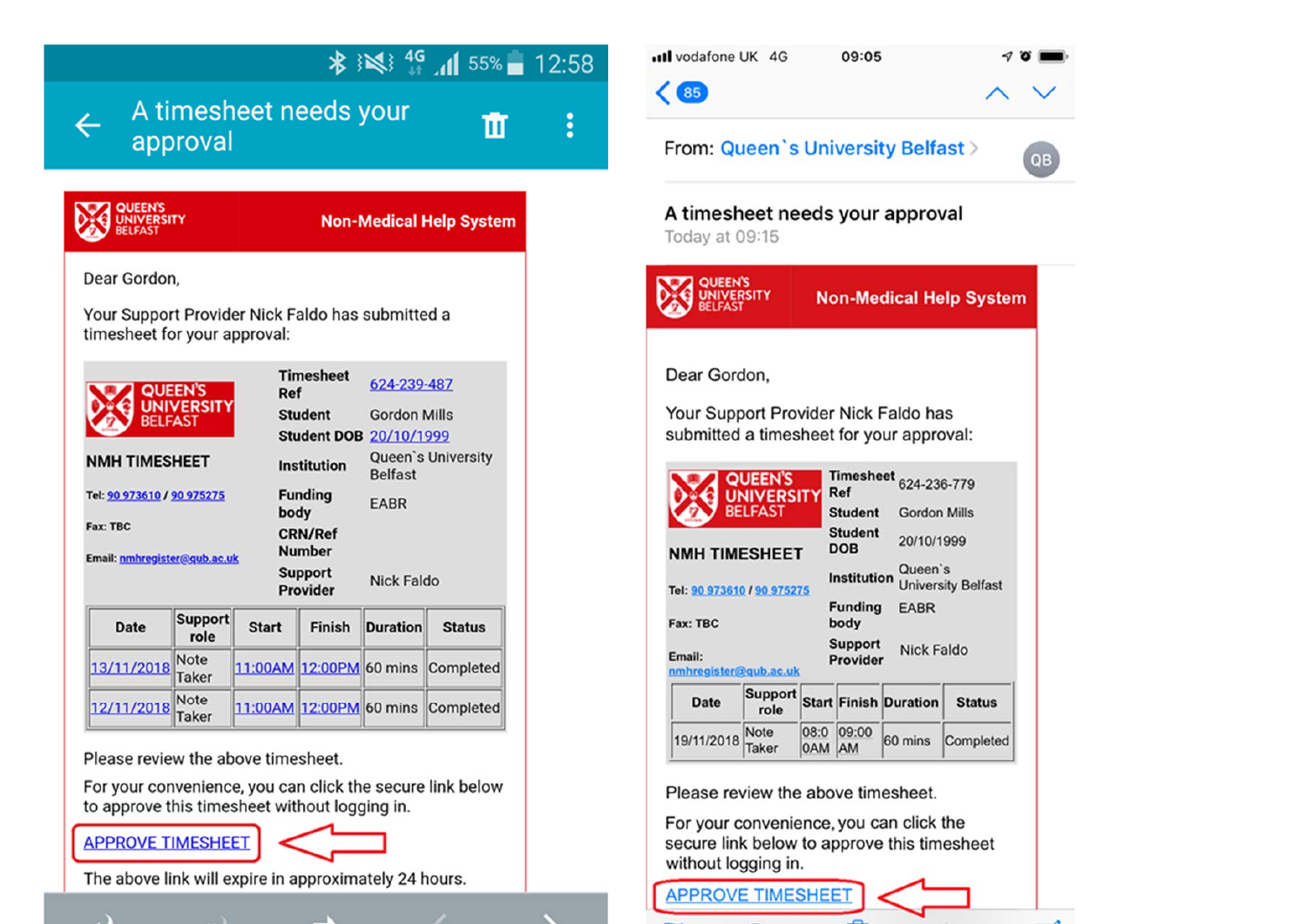#### **2.Logging in to your Cudos Account**

Once 24 hours has elapsed, the links in your emails will no longer work so you will need to log into your account:

- $\bullet$ Go to https://cudos.qub.ac.uk/login and log in using your email and password.
- $\bullet$ This will take you to your **landing page** which will notify you of any timesheets that are awaiting approval (see below).



- $\bullet$ Click on **"View Sessions"** (see below) to see details of each session that requires approval.
- $\bullet$ If you are happy with the details of the support sessions being claimed for, click **"Approve timesheet"**.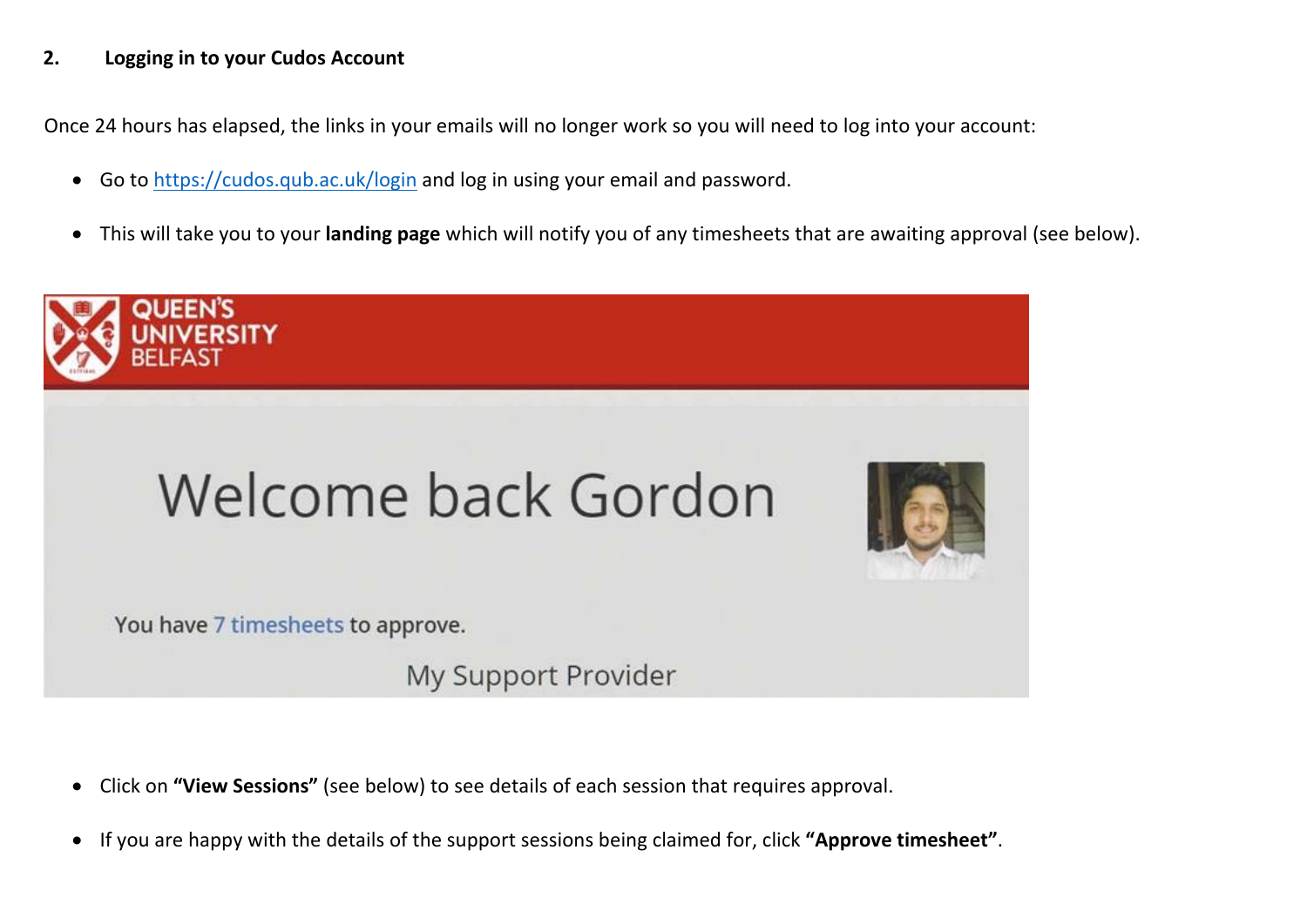| Actions                         | University                 | Support Provider        |
|---------------------------------|----------------------------|-------------------------|
|                                 | c<br>Search University     | Search Support Provider |
| O View Sessions                 | Queen's University Belfast | Nick Faldo              |
| $J_{\mu\nu}$<br>© View Sessions | Queen's University Belfast | Nick Faldo              |

### **Issues**

If you are concerned that the timesheet does not accurately reflect the support that took place (eg <sup>a</sup> time or date is incorrect or the duration of the session is too long/short etc), you have the right to dispute this.

To query <sup>a</sup> session(s):

- Click the **"Dispute"** link (see below).
- Enter details of the discrepancy.
- $\bullet$ The timesheet will be returned to your Support Provider for amendment / resubmission and approval.

A timesheet that has been disputed cannot be approved until the dispute is settled so if you subsequently speak with your Support Provider and your concerns are clarified satisfactorily, you can simply remove the dispute by logging back into your account.